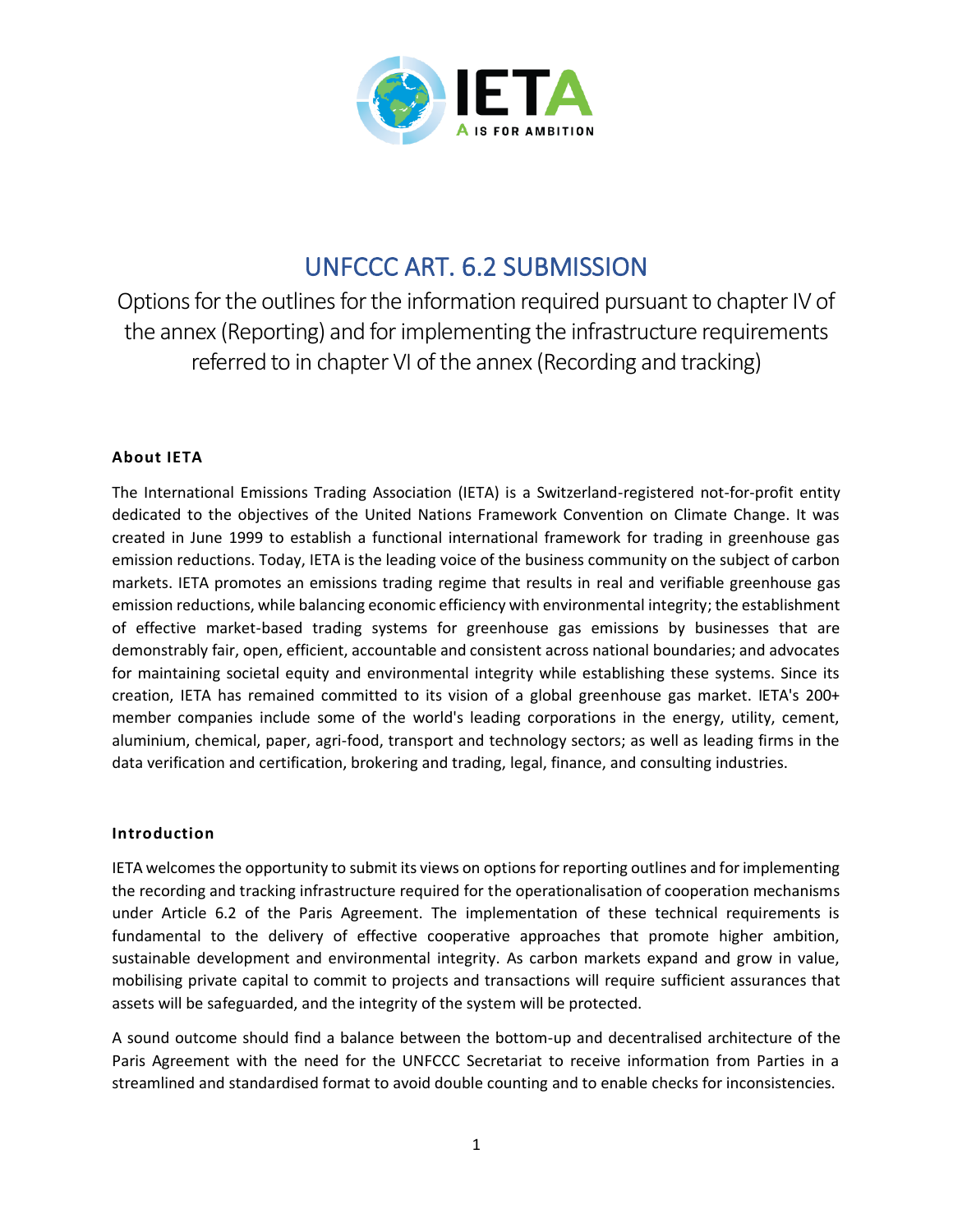

In our view, the provisions in chapter IV and chapter VI of the 6.2 guidelines should be interpreted as minimum requirements. When developing the reporting outlines and the infrastructure, the interests of both Parties and carbon market participants should be taken into account. While the guidelines foresee these mechanisms as primarily accounting and informational tools, they can also support market formation and public confidence. Similarly, the reporting and infrastructure requirements should accommodate the integration of information from both the 6.4 mechanism and registries run by independent standards (such as those used by CORSIA and the voluntary carbon market). We therefore support the Secretariat in seeking and considering views from a broad set of Party and non-Party stakeholders in future planning and development steps as the independent registry systems evolve to assist in meeting the Paris Agreement goals.

IETA believes that the deployment of new technologies, such as inventory management software and distributed ledger technologies (DLT) including sustainable and secure public blockchain, can strengthen trust and data integrity to reduce the reporting burden for Parties and enhance the quality of the information reported. This can also improve the efficiency of the Secretariat's efforts to collate, synthesize and analyse the data for publication. Private sector expertise and funding can be leveraged to provide this infrastructure at a low- or no-cost for Parties and end-users.

The guiding principles should be:

- Standardisation
- Interoperability
- Security of information

**Timing of publications –** Carbon market participants benefit from frequent publication

While Parties have considered annual and biennial reporting as sufficient for tracking of national progress, such reporting frequency falls short of what carbon market participants would like.

To stimulate greater climate action, the market would benefit from more frequent publication of information on ITMOs authorised, transferred, used and cancelled. This would help provide better transparency to market participants and observers alike. This transparency would encourage the development of effective cooperative approaches that mobilise investment in emission reductions and removals where it is most needed. Interoperability and direct connection to the UNFCCC databases would help ensure the provision of the complete, real-time data information the market needs.

**Report submission –** Full standardisation and integration of infrastructure is conducive to high-quality reports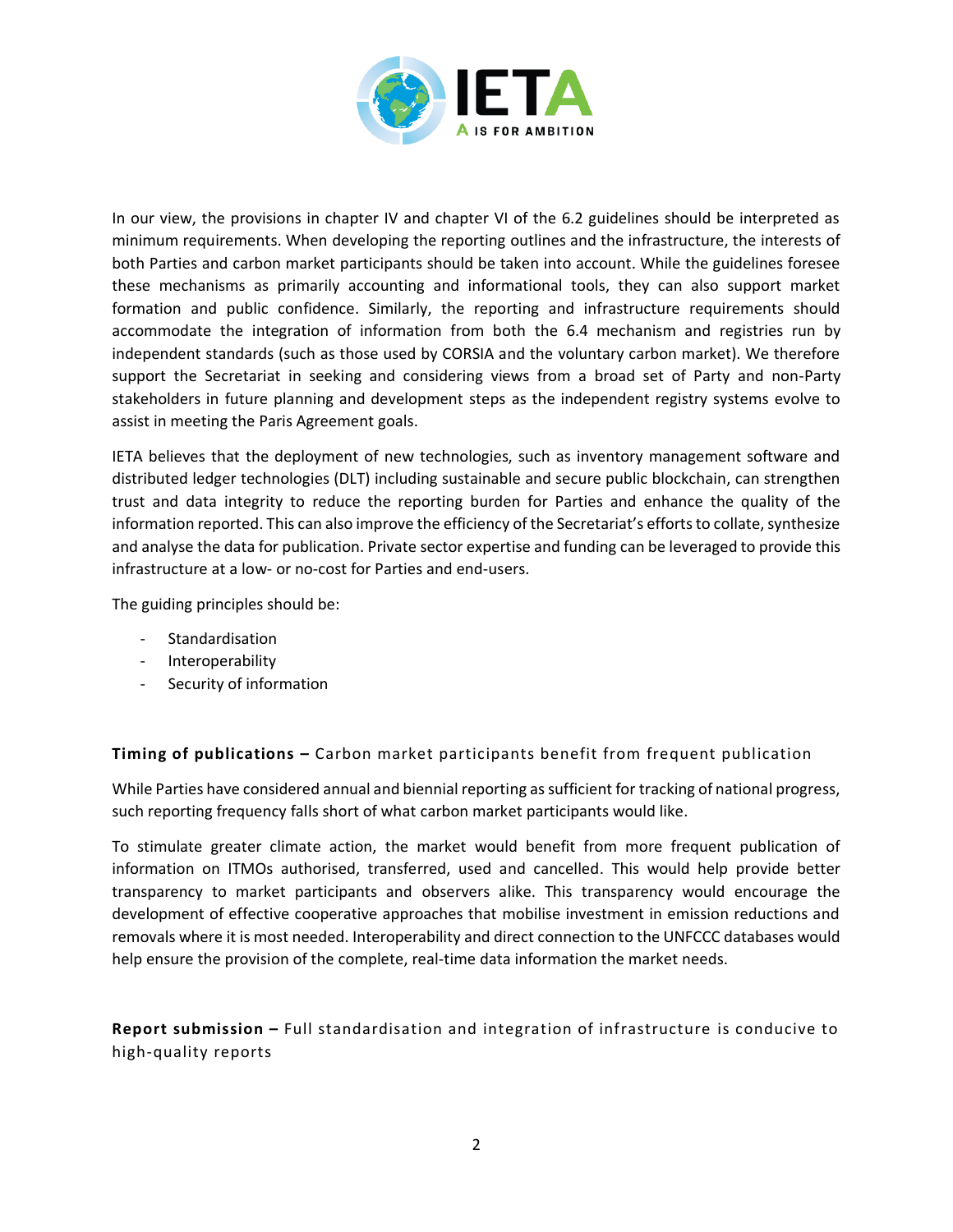

While the 6.2 guidelines are clear as to what Parties need to report to the Secretariat and when, very little is said about how these reports should be submitted. In our view, the tables and outlines for the initial report and the annual information should be fully standardised and double reporting should be avoided.

Reports submitted by Parties should feed directly into the Article 6 database and the Centralised Accounting and Reporting Platform (CARP). This will ensure the immutability of the data and that changes are fully recorded. It will also minimise the resources spent by the Secretariat on data manipulation.

**Data sharing between registries and reporting initiatives –** The use of technology enables real-time publication of transfers and authorisations

We believe that the Secretariat should pursue a reporting model that enables an immediate reflection of transfers as provisional entries in the Article 6 database and the CARP once these transfers take place between national registries. Authorisations could also be published in real-time, taking into consideration pre-approvals in national frameworks.

To facilitate this real-time, comprehensive reflection of activity, IETA believes that credible national registries, registries run by independent standards and the international registry should be synchronised to the Article 6 database. This is a win-win solution as it reduces the reporting burden for Parties complying with their annual and biennial obligations and provides information to market participants. It would strengthen integrity without replicating functions. Technical solutions to achieve this may leverage application programming interfaces (APIs) to transmit project metadata from registries as they are updated to the UN infrastructure.

The UNFCCC should encourage Parties to implement policies and mechanisms that maintain the security, traceability, and immutability of the information to avoid manipulation and data conflicts. To facilitate the sharing of data and avoid double-counting, it is crucial to assign unique identifiers to all activities and individual ITMOs. The identification of activities and ITMOs must be unambiguous throughout all the involved registries and reports. All information and documentation related to the activity referenced by the identifier must also be unambiguous and be publicly available. Distributed ledger technologies (DLT) such as blockchain can help achieve these outcomes.

The model and infrastructure pursued should also reliably flag conflicts between data. For example, where projects are listed in both national and independent standard registries, or transferred between them, reports submitted by the Parties should avoid conflict between those records. Creating a real-time link between national and independent standard registries, as well as adopting a single data model between them would enable all interested parties to track projects and accurately reflect their ownership and status.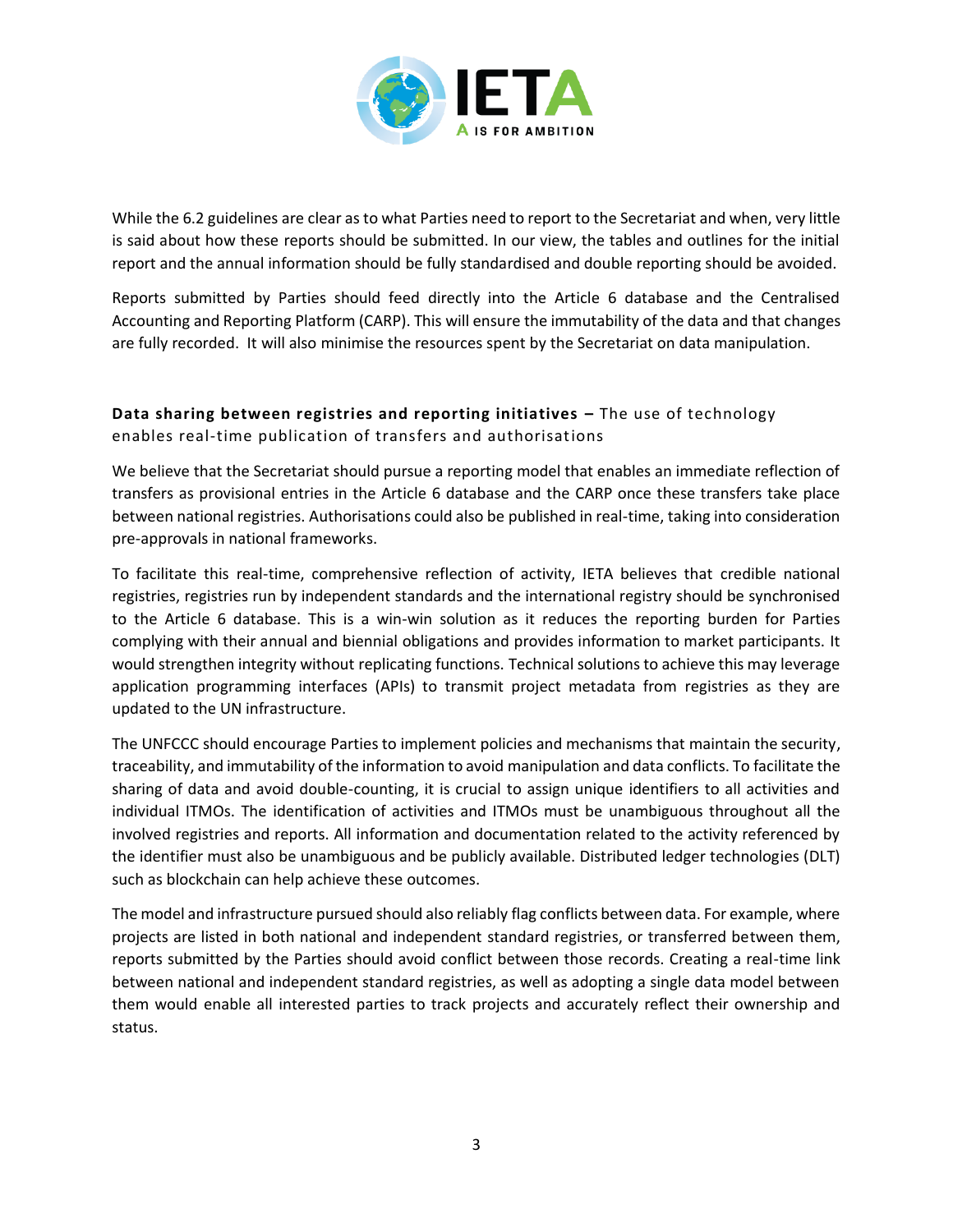

# **Data model –** The Secretariat should assist in the development of an international standard for carbon market data

We recommend the Secretariat to implement a data model that is fit for the needs of both Parties and market participants and coherent with reporting for other carbon crediting programmes, including the future 6.4 mechanism and those operated by independent standards. IETA encourages the Secretariat to consider using an international standard to set the data specifications to drive alignment between different registries and crediting mechanisms and accelerate carbon market development based on comprehensive, common-format data. The establishment of an independent Technical Committee reporting to the Secretariat is in our view the most suited arrangement to develop an initial data model. The International Standard Organization (ISO) – or subgroups of ISO members – may also provide a useful governance model<sup>1</sup> that has successfully developed and governed standards for decades through the participation of technical experts and private sector stakeholders.

We also encourage the Secretariat and Parties to continue engaging in existing public-private dialogues such as the Climate Warehouse initiative, which aims to establish a common data model and a connected real-time reporting infrastructure for national and independent registries willing to share their programme information in a global metadata layer. See Annex for more detail on the Climate Warehouse.

### **Data security –** The Secretariat should oversee robust processes and standards

The Secretariat should oversee the development of processes and guidance around data security. Issues to be considered in this area are:

- **Secure Software and Platforms:** Requirements for information exchange mechanisms through web interfaces (machine-to-machine) between platforms, with security mechanisms following OWASP best practices for security and information transfer.
- **Standardization and accreditation:** Accreditation with the information security management systems like ISO/IEC 27001 and ISO/IEC 27002.
- **Identity manager:** Implementation of user authentication and security mechanisms to prevent fraud and hacking.
- **Traceability:** The mechanisms for information management must be easily auditable, maintain the integrity of changes, and not be easily manipulated.
- **Prevent double counting:** Interoperability between emissions accounting platforms and data management must be assured that the technology and the implementation avoids doublecounting of emissions and units.
- **Data Resiliency:** Requirements to have the ability to recover data and ensure data persistence.

<sup>1</sup> https://www.iso.org/structure.html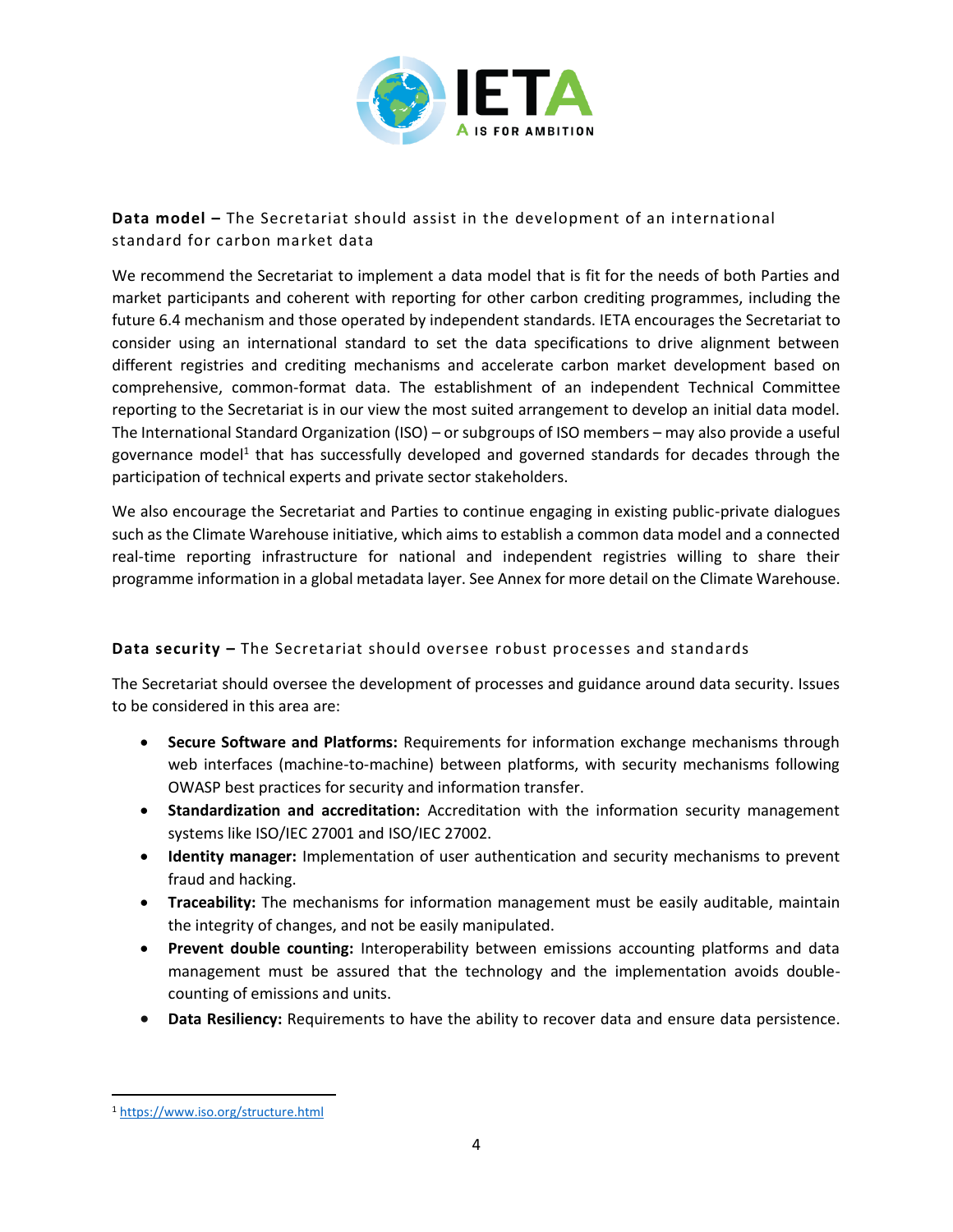

**Funding and capacity building –** The private sector can help deliver cost-effective and inclusive solutions

Private sector actors can help to deliver the infrastructure at a low- or no-cost basis for Parties and endusers.

It is fundamental that the technology deployed is accessible to all players in all countries, so technical capacity should be scaled up and disseminated in parallel with the development of the infrastructure. Capacity building may also be delivered through existing initiatives to support market development, such as the World Bank's Partnership for Market Implementation.